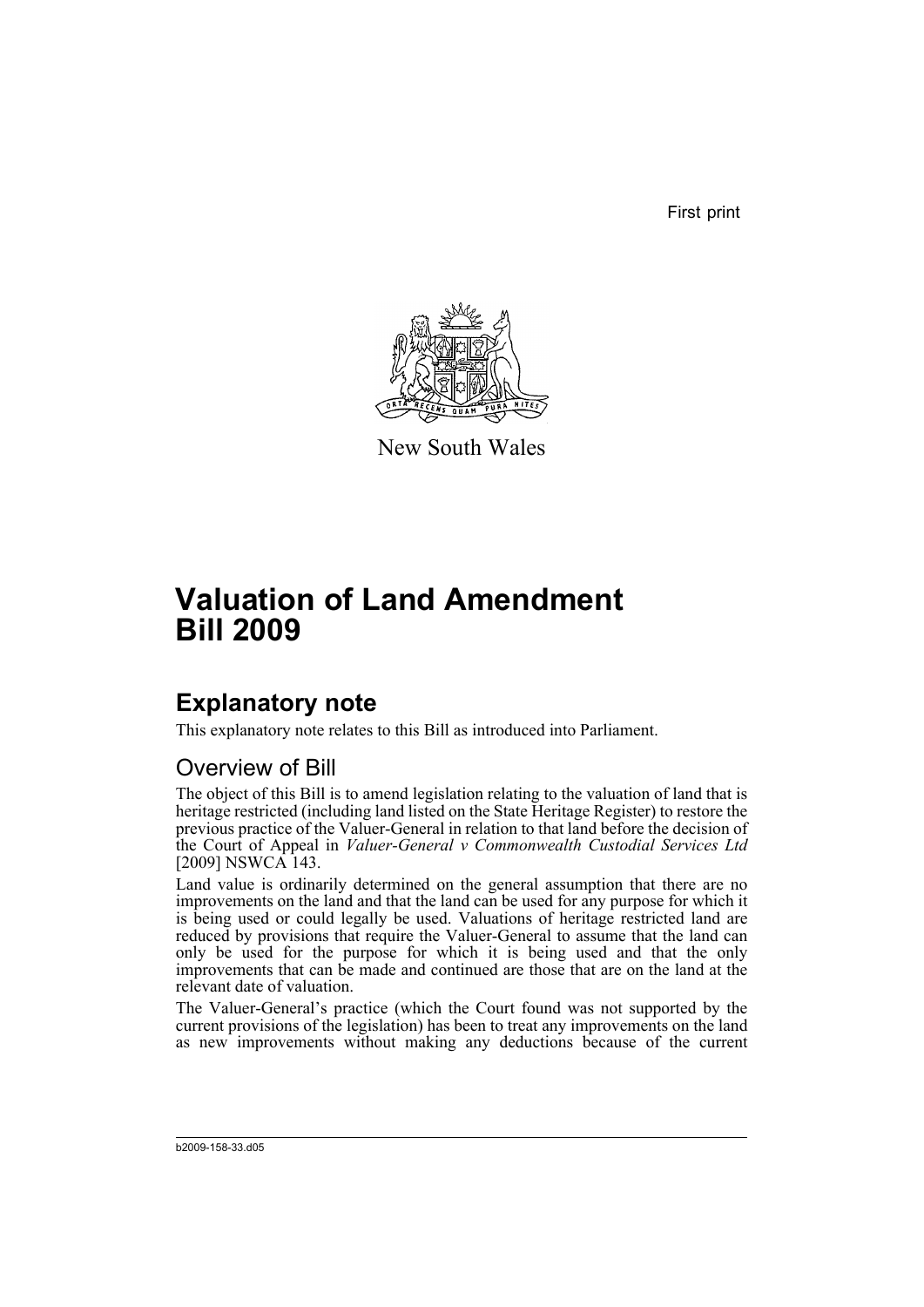Valuation of Land Amendment Bill 2009

Explanatory note

condition of the improvements (such as deductions for repairs or future maintenance). The Bill reverses the Court decision and confirms the previous practice of the Valuer-General in respect of the valuation of heritage restricted land.

#### Outline of provisions

**Clause 1** sets out the name (also called the short title) of the proposed Act.

**Clause 2** provides for the commencement of the proposed Act on the date of assent to the proposed Act.

#### **Schedule 1 Amendment of Valuation of Land Act 1916 No 2**

**Schedule 1** [1] amends section 14G (in relation to heritage restricted land other than land listed on the State Heritage Register) to give effect to the object outlined in the Overview above.

**Schedule 1 [2]** enables regulations of a savings or transitional nature to be made as a consequence of the proposed Act.

**Schedule 1 [3]** validates the past valuations of the Valuer-General (but without affecting the decision of the Court of Appeal in relation to the particular valuation of land concerned).

### **Schedule 2 Amendment of Heritage Act 1977 No 136**

**Schedule 2** amends section 123 (in relation to land listed on the State Heritage Register) to give effect to the object outlined in the Overview above.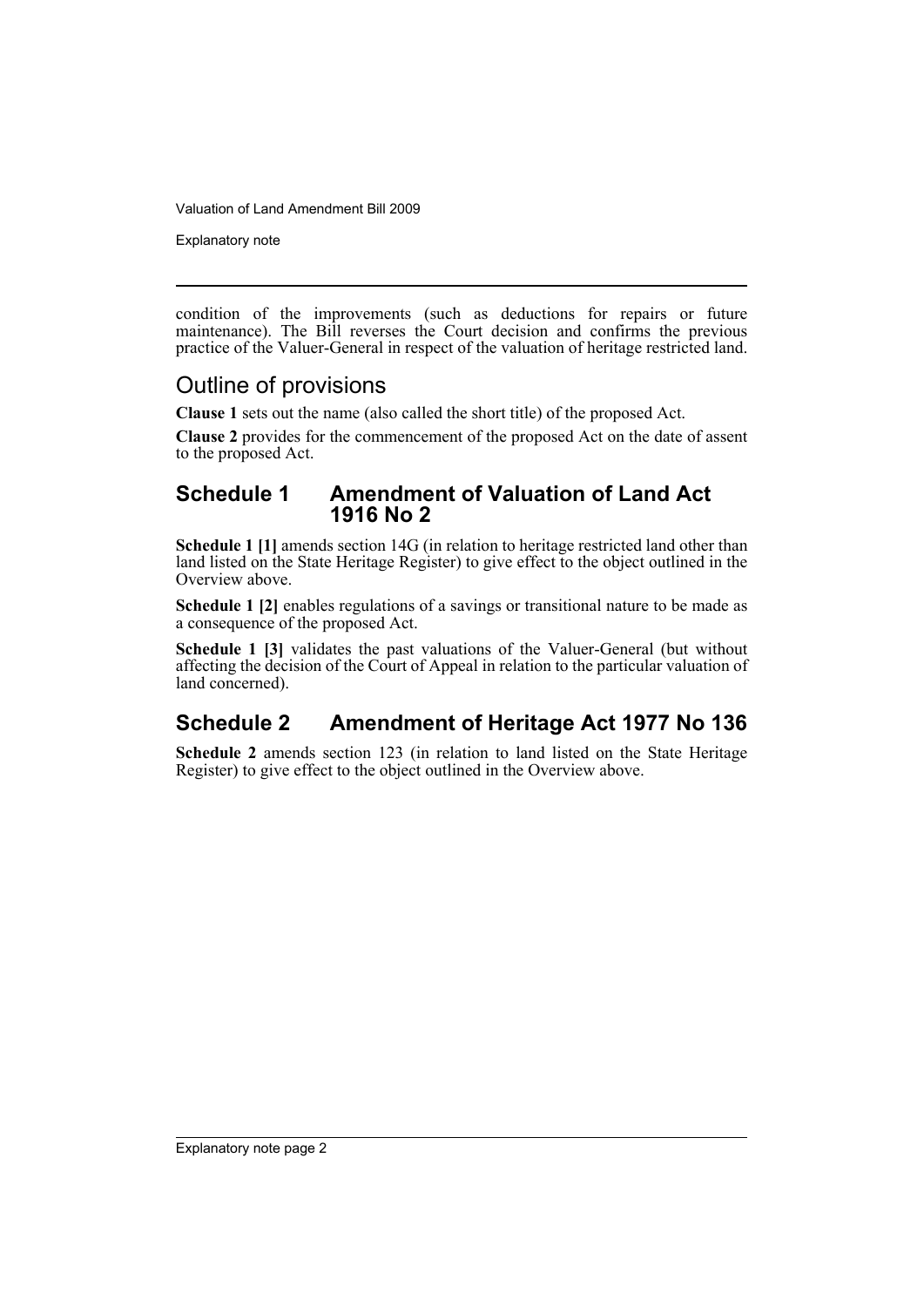First print



New South Wales

# **Valuation of Land Amendment Bill 2009**

## **Contents**

|   |                                                         | Page |
|---|---------------------------------------------------------|------|
| 1 | Name of Act                                             |      |
|   | 2 Commencement                                          | 2    |
|   | Schedule 1 Amendment of Valuation of Land Act 1916 No 2 | 3    |
|   | Schedule 2 Amendment of Heritage Act 1977 No 136        | 4    |
|   |                                                         |      |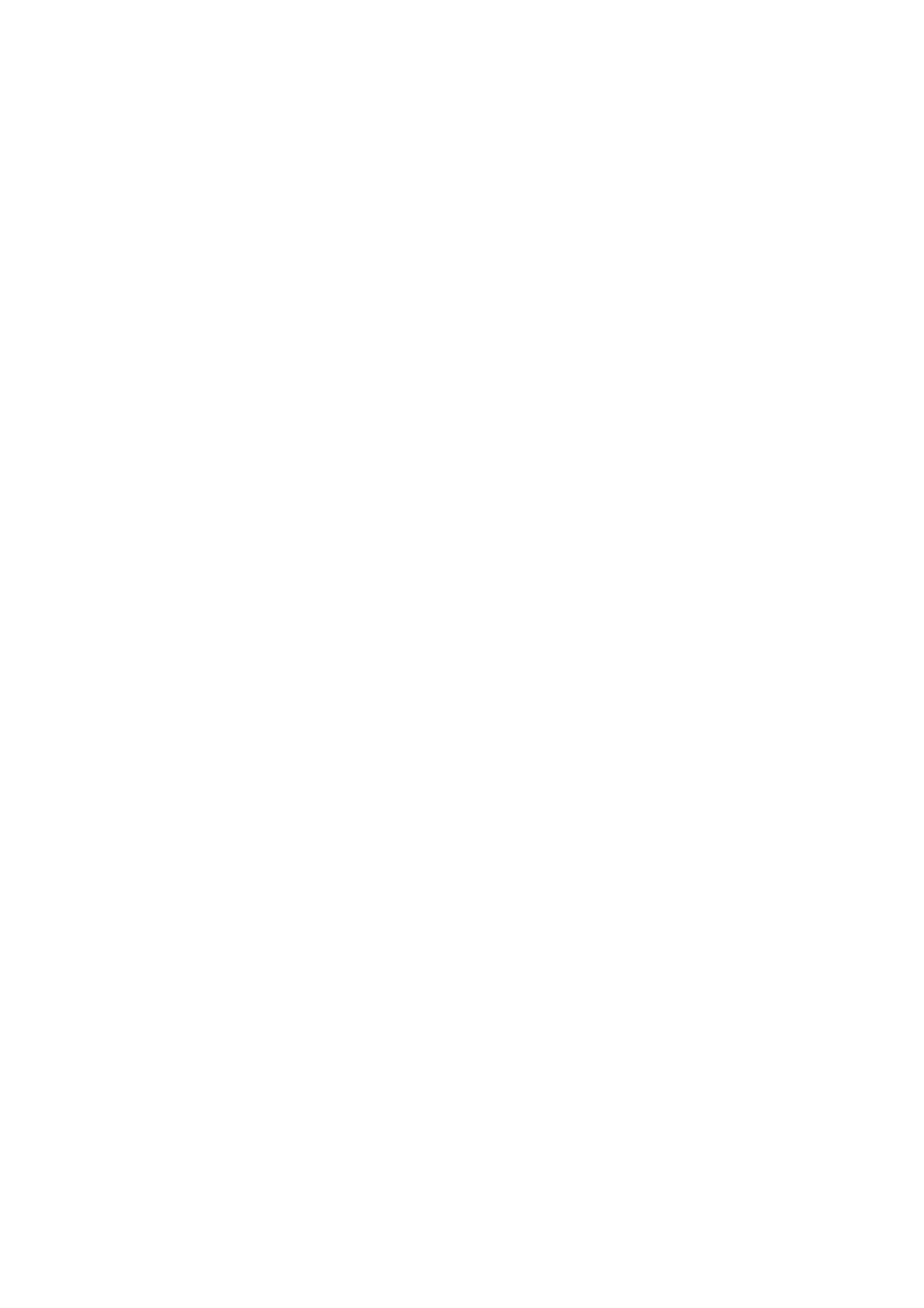

New South Wales

# **Valuation of Land Amendment Bill 2009**

No , 2009

#### **A Bill for**

An Act to amend the *Valuation of Land Act 1916* relating to the valuation of heritage restricted land; and to make a similar amendment to the *Heritage Act 1977*.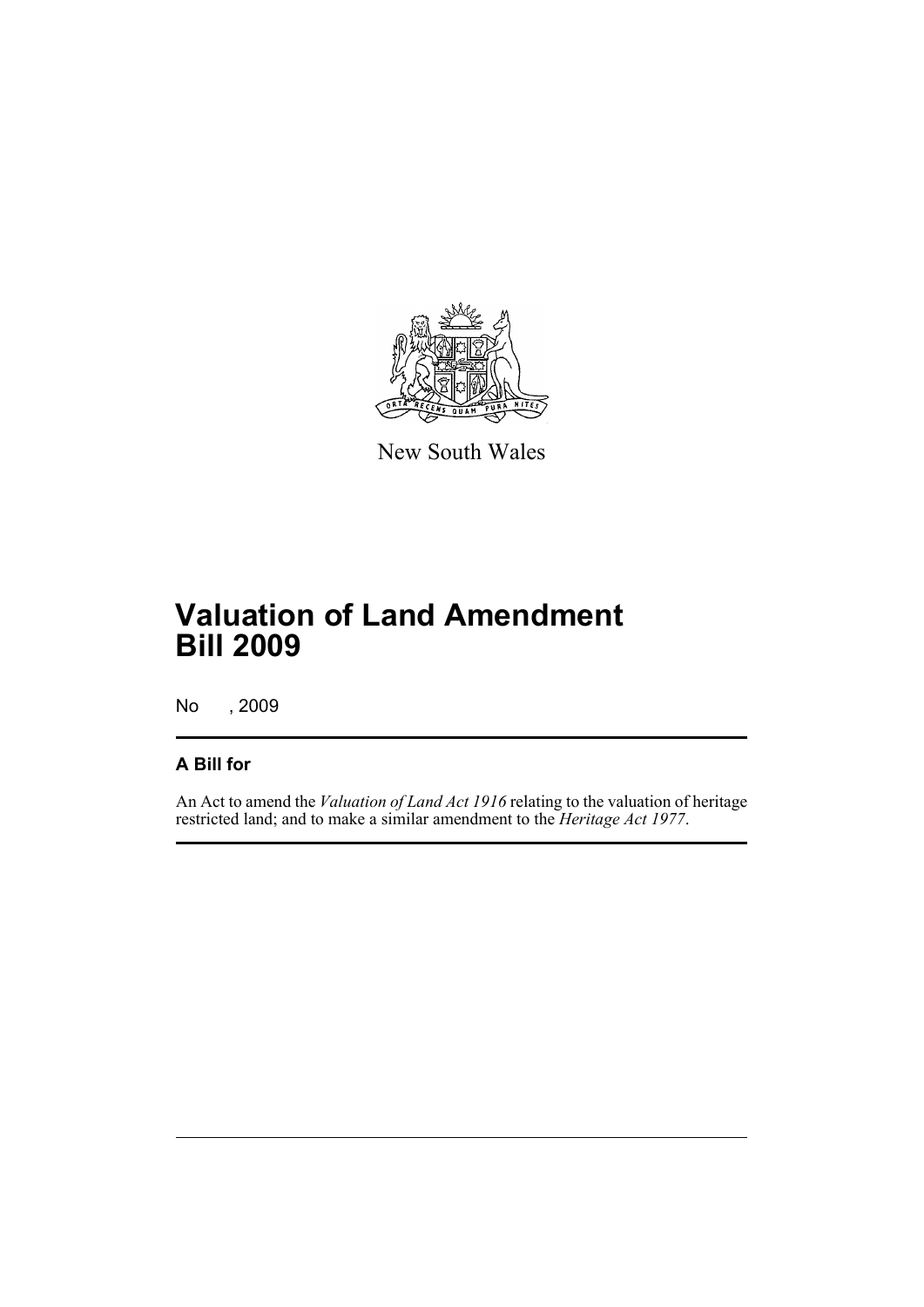<span id="page-5-1"></span><span id="page-5-0"></span>

| The Legislature of New South Wales enacts:                    |               |
|---------------------------------------------------------------|---------------|
| Name of Act                                                   | $\mathcal{P}$ |
| This Act is the <i>Valuation of Land Amendment Act 2009</i> . | 3             |
| <b>Commencement</b>                                           |               |
| This Act commences on the date of assent to this Act.         | 5             |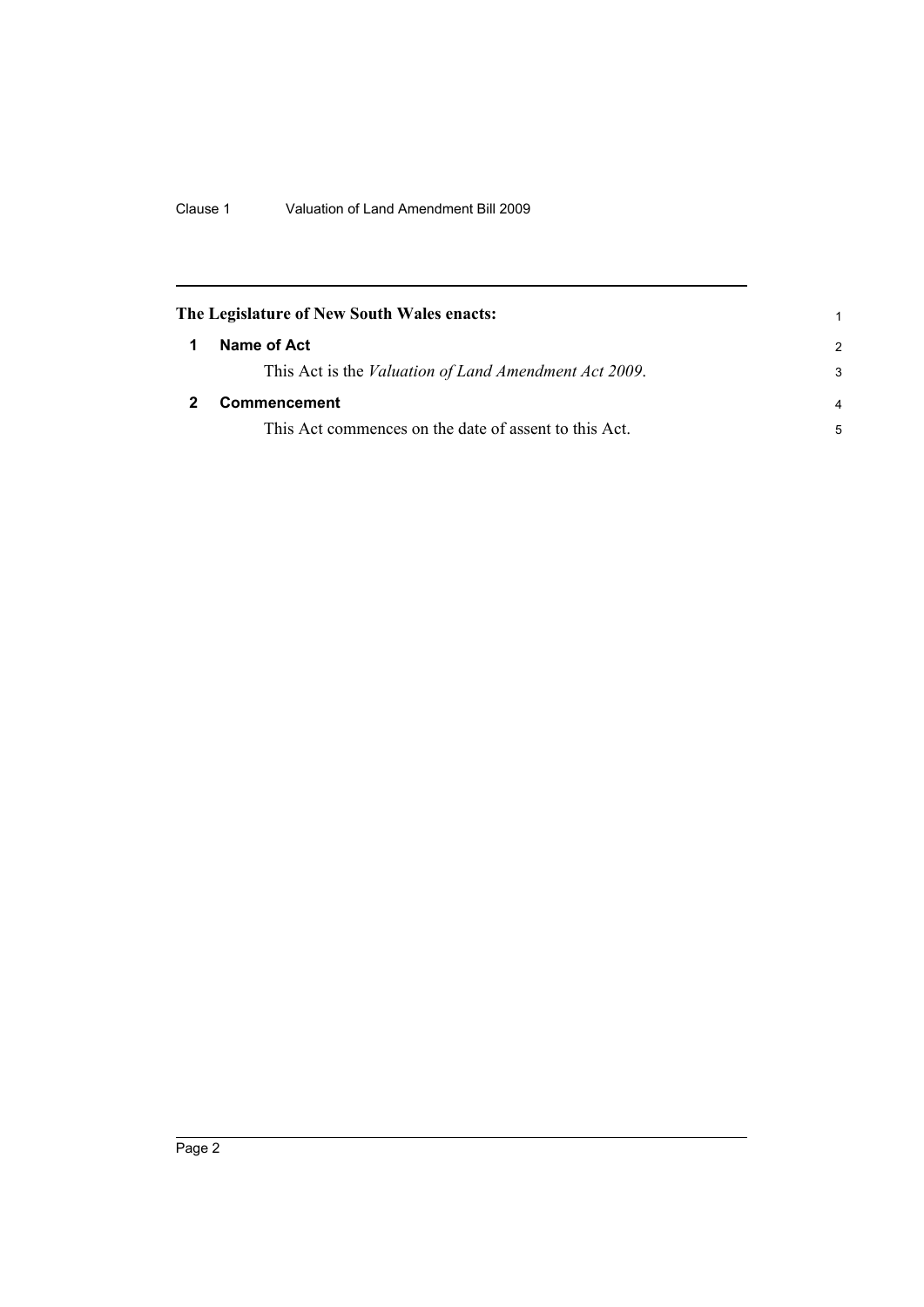Valuation of Land Amendment Bill 2009

Amendment of Valuation of Land Act 1916 No 2 Schedule 1

<span id="page-6-0"></span>

|       | <b>Schedule 1</b>                  |     | <b>Amendment of Valuation of Land Act</b>                                                                                                                   | 1                              |
|-------|------------------------------------|-----|-------------------------------------------------------------------------------------------------------------------------------------------------------------|--------------------------------|
|       |                                    |     | 1916 No 2                                                                                                                                                   | $\overline{2}$                 |
| [1]   |                                    |     | Section 14G Valuation subject to heritage restrictions under EPI                                                                                            | 3                              |
|       | Insert after section $14G(1)(b)$ : |     |                                                                                                                                                             |                                |
|       |                                    |     | that all improvements referred to in paragraph (b) on that<br>(b1)<br>land are new (without any deduction being made because<br>of their actual condition), | 5<br>$\,6\,$<br>$\overline{7}$ |
| [2]   |                                    |     | Schedule 2 Savings, transitional and other provisions                                                                                                       | 8                              |
|       |                                    |     | Insert at the end of clause $1(1)$ :                                                                                                                        | 9                              |
|       |                                    |     | Valuation of Land Amendment Act 2009                                                                                                                        | 10                             |
| $[3]$ | Schedule 2, Part 6                 |     | 11                                                                                                                                                          |                                |
|       | Insert after Part 5 of Schedule 2: |     | 12                                                                                                                                                          |                                |
|       | Part 6                             |     | Provisions consequent on enactment of                                                                                                                       | 13                             |
|       |                                    |     | <b>Valuation of Land Amendment Act 2009</b>                                                                                                                 | 14                             |
|       | 18                                 |     | <b>Operation of amendments</b>                                                                                                                              | 15                             |
|       |                                    | (1) | The amendments made to section 14G of this Act, and to<br>section 123 of the Heritage Act 1977, by the Valuation of Land                                    | 16<br>17                       |
|       |                                    |     | Amendment Act 2009 are taken to have applied, and always to<br>have applied, to any land valuation made before the<br>commencement of this clause.          | 18<br>19<br>20                 |
|       |                                    | (2) | Subclause (1) does not affect any decision made by a court before<br>the commencement of this clause.                                                       | 21<br>22                       |